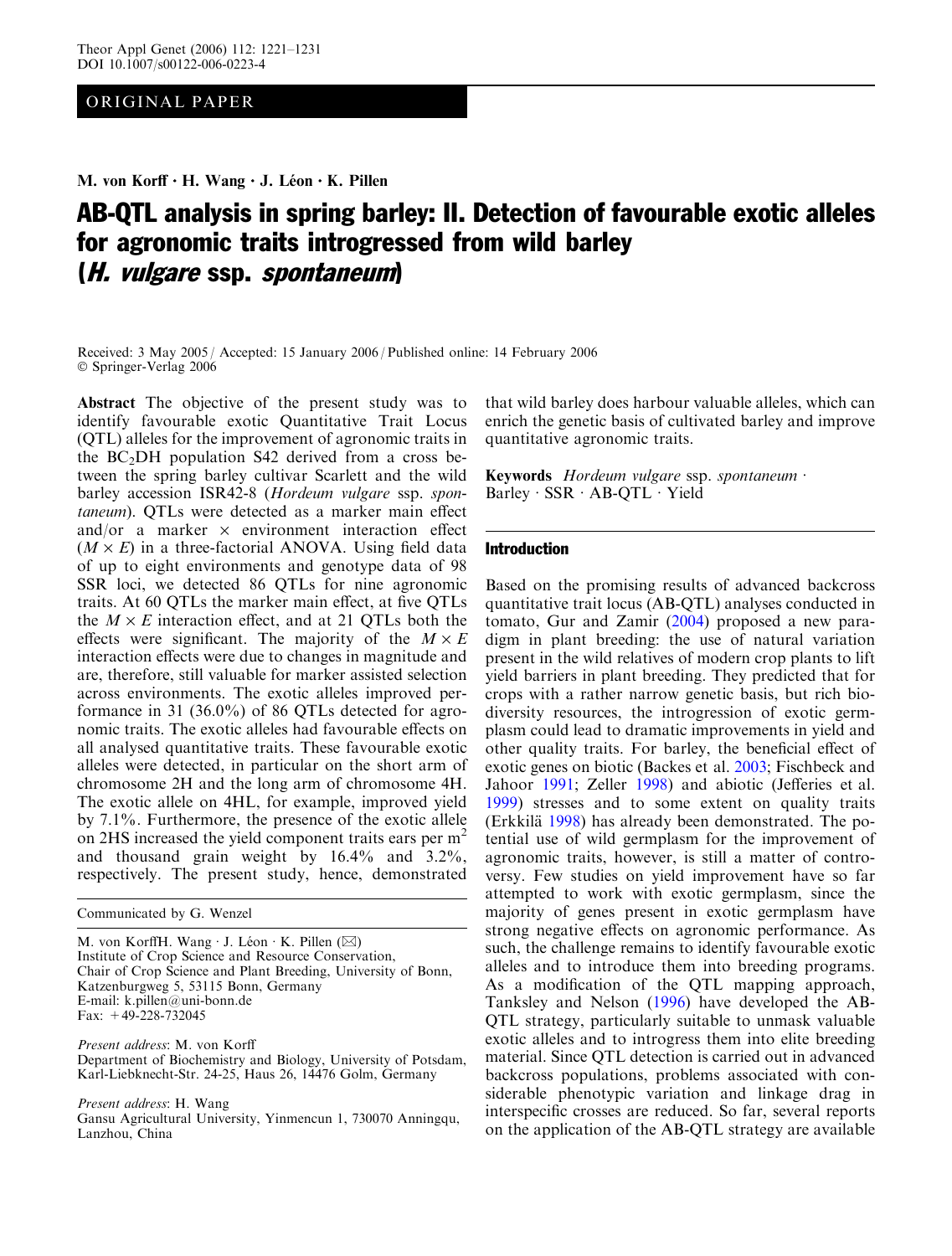for tomato (Tanksley et al. [1996;](#page-9-0) Fulton et al. [1997](#page-9-0), [2000](#page-9-0), [2002](#page-9-0); Bernacchi et al. [1998](#page-8-0)); rice (Xiao et al. [1996](#page-10-0), [1998](#page-10-0); Moncada et al. [2001](#page-9-0); Brondani et al. [2002;](#page-8-0) Septiningsih et al. [2003](#page-9-0); Wu et al. [2004](#page-10-0)); maize (Ho et al. [2002](#page-9-0)); pepper (Rao et al. [2003](#page-9-0)); wheat (Huang et al. [2003](#page-9-0), [2004](#page-9-0); and barley (Pillen et al. [2003](#page-9-0), [2004](#page-9-0); Matus et al. [2003](#page-9-0); Li et al. [2004](#page-9-0)). The favourable effects of the wild barley accession ISR101-23 on yield in two barley feeding varieties recorded by Pillen et al. ([2003](#page-9-0), [2004\)](#page-9-0) encourage further investments in the development of AB-populations for the genetic exploitation of diverse exotic barley germplasms. The demonstrated genetic diversity in wild barley (Hordeum vulgare ssp. spontaneum, Turpeinen et al. [2001](#page-9-0); Baek et al. [2003\)](#page-8-0) suggests a not yet exploited wealth of novel exotic alleles.

Therefore, the aim of the present study was to identify favourable exotic alleles in a  $BC<sub>2</sub>DH$  population (S42) derived from a cross of the malting barley cultivar Scarlett with the wild barley accession ISR42-8 from Israel. Favourable effects of the exotic donor accession ISR42-8 on disease resistances in S42 have already been demonstrated by von Korff et al. [\(2005\)](#page-9-0).

## Materials and methods

## Plant material

The development of the population S42 with 301 BC<sub>2</sub>DH lines originating from the cross of the German spring barley variety Scarlett with the Israeli wild barley accession ISR42-8 is described in detail in von Korff et al. ([2004](#page-9-0)).

## Molecular characterisation

The  $BC<sub>2</sub>DH$  population was genotyped with 98 SSR markers as described in von Korff et al. [\(2004\)](#page-9-0).

#### Phenotypic evaluation of agronomic traits

Phenotypic evaluation of yield and yield component traits of the population S42 was carried out under field conditions at four different locations during the seasons 2003 (03) and 2004 (04). The test locations were the experimental station Dikopshof (D03, D04, University of Bonn, West Germany), and the breeders' experimental stations in Gudow (G03, G04, Nordsaat Saatzucht, North Germany), Irlbach (I03, I04, Dr. J. Ackermann, South Germany) and Morgenrot (M03, M04, Saatzucht Josef Breun, East Germany). The field experiment was designed in randomised plots without replications. As a control, the recurrent parent Scarlett was tested with 20 replications per block. Net plot sizes  $(5.0-9.0 \text{ m}^2)$ , seed density (300–330 kernels/m<sup>2</sup>), nitrogen fertilization (60– 80 kg N/ha) taking into account the  $N_{\text{min}}$  content in the soil, and field management were in accordance with the

local practice. The grain was harvested with a small plot harvester at maturity. The recorded traits and methods of measurement are listed in Table [1.](#page-2-0)

#### Statistical analyses

Statistical analyses were carried out with SAS version 9.1 (SAS Institute [2003](#page-9-0)). Genetic correlation between trait values were calculated with the ls means of  $BC<sub>2</sub>DH$ lines averaged across environments. The detection of QTLs was carried out using the following mixed hierarchical model in the GLM procedure:

$$
Y_{ijkm} = \mu + M_i + L_j(M_i) + E_k + M_I \times E_k + \varepsilon_{m(jik)}
$$

where  $\mu$  is the general mean,  $M_i$  is the fixed effect of the ith marker genotype,  $L_i(M_i)$  is the random effect of the *j*th  $BC_2DH$  line nested in the *i*th marker genotype,  $E_k$  is the random effect of the kth environment,  $M_i \times E_k$  is the random interaction effect of the ith marker genotype with the kth environment,  $\varepsilon_{m(iik)}$  is the error of  $Y_{ijkm}$ . Marker main effects and M×E interactions are interpreted as putative QTLs, if the P value calculated by the Type III sums of squares is less than 0.01 (Pillen et al. [2003\)](#page-9-0). Linked significant markers with a distance of  $\leq$  20 cM and showing the same effect were interpreted as a single putative QTL, and only the most significant marker from each group of linked loci is recorded. In order to meet the ANOVA assumption of normality, the data for lodging (LOF) were transformed by calculating the inverse of the square root. The relative performance of the homozygous exotic genotype  $(RP[Hsp])$  was calculated as described in von Korff et al. ([2005\)](#page-9-0). The genetic variance explained by a marker  $(R_M^2)$ , and by an  $M\times E$  interaction  $(R_{M\times E}^2)$  was calculated as follows:

$$
R_M^2 = \mathrm{SQ}_M/\mathrm{SQ}_g, R_{M\times E}^2 = \mathrm{SQ}_{M\times E}/\mathrm{SQ}_g
$$

 $SQ_M$  and  $SQ_{M \times E}$  correspond to the sums of squares of M and  $M \times E$ . SQ<sub>g</sub> was calculated as the type III sums of square of the  $B\ddot{\text{C}}_2\text{DH}$  lines in the following ANOVA model:

$$
Y_{ijk} = \mu + L_i + E_j + \varepsilon_{jik},
$$

where  $L_i$  is the fixed effect of the *i*th BC<sub>2</sub>DH line and  $E_i$ is the random effect of the *j*th environment.  $SQ_g$  was calculated for every marker separately to account for the occurrence of missing genotype data. If both, the marker main effect and the  $M \times E$  interaction effect are significant,  $R^2$  is calculated as  $SQ_M/SQ_G$ .

#### Results

## Correlations

A total of 34 significant correlations were detected between nine traits (Table [2](#page-2-0)). The yield exhibited negative correlations with brittleness, plant height, lodging at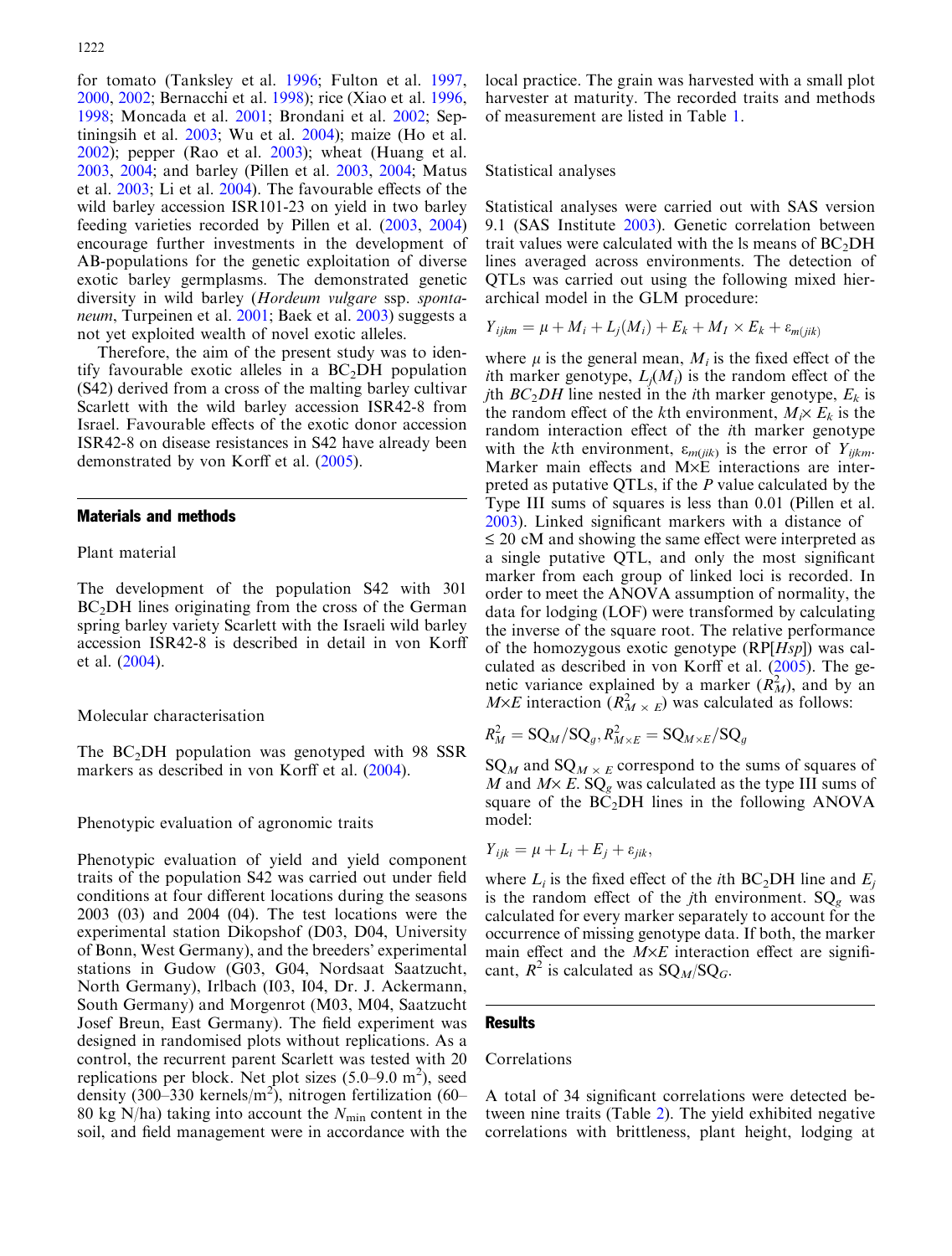<span id="page-2-0"></span>Table 1 List of nine quantitative traits investigated in up to eight environments

| Abbr. <sup>a</sup> | Trait                  | Method of measurement                                                                                                      | Value b | Environment tested <sup>c</sup>           |
|--------------------|------------------------|----------------------------------------------------------------------------------------------------------------------------|---------|-------------------------------------------|
| <b>BRT</b>         | <b>Brittleness</b>     | Visual assessment of brittleness as present (1) or<br>absent (2) before harvest.                                           |         | D03, D04                                  |
| EAR                | Ears per $m2$          | Number of ears counted from 50 cm (D03, D04), $2 \times$<br>$1 \text{ m}$ (G03, G04), $1 \text{ m}$ (M03).                 | $^{+}$  | D03, D04, G03, G04, M03                   |
| <b>HEA</b>         | Days until heading     | Number of days from sowing until emergence of<br>$50\%$ of ears on main tillers.                                           |         | D03, D04, G03, G04, I03, I04,<br>M03, M04 |
| <b>HEI</b>         | Plant height           | Average plant height measured from soil surface to<br>tip of spike (including awns) two weeks after<br>flowering.          |         | D03, D04, G03, G04, I03, I04,<br>M03, M04 |
| HI                 | Harvest index          | Ratio of generative to vegetative biomass, calculated<br>from a single row of 50 cm at maturity.                           | $^{+}$  | D <sub>03</sub> , D <sub>04</sub>         |
| LOF                | Lodging at flowering   | Visual rating of the severity of lodging at flowering,<br>where 1 represents no lodging and 9 represents<br>total lodging. |         | D03, D04, G03, G04, I03, I04,<br>M03, M04 |
| MAS                | Vegetative dry biomass | Total dry biomass above ground, collected from a<br>row of 50 cm at maturity.                                              | $^{+}$  | D03, D04                                  |
| <b>TGW</b>         | Thousand grain weight  | Average weight of 1,000 kernels calculated from two<br>samples of 250 kernels.                                             | $+$     | D03, D04, G03, I03, I04, M04              |
| <b>YLD</b>         | Grain yield            | Weight of barley grain, harvested per plot and dried<br>for $1-2$ days.                                                    | $+$     | D03, D04, G03, G04, I03, I04,<br>M03, M04 |

Data for LOF were transformed by  $x^{-2}$  transformation of raw data prior to ANOVA.

<sup>a</sup> Data for LOF were transformed by  $x^{-2}$  transformation of raw data prior to ANOVA.<br><sup>b</sup> The breeding goals for the investigated traits were defined according to breeding progams for spring malting barley, where (-) ind that a reduction and  $(+)$  that an increase of the trait values is desirable.

<sup>c</sup> Combination of the location [Dikopshof (D), Gudow (G), Irlbach (I), Morgenrot (M)] and the year [2003 (03), 2004 (04)].

flowering and biomass ranging from  $-0.31$  to  $-0.56$ , and positive correlations with ears per  $m<sup>2</sup>$ , days until heading and harvest index of 0.26, 0.33 and 0.55, respectively. Ears per m<sup>2</sup> showed a positive correlation with days until heading, harvest index and yield between 0.15 and 0.58 and a negative correlation with plant height, lodging at flowering and thousand grain weight of  $-0.60$ ,  $-0.42$  and  $-0.21$ , respectively. In order to test the hypothesis that a high percentage of exotic germplasm  $P[Hsp]$  has a negative influence on agronomic performance, the proportion of exotic alleles in a  $BC<sub>2</sub>DH$  lines was calculated. No strong correlations between P[Hsp] and other traits were recorded. However, weak negative correlations of P[Hsp], were revealed with days until heading, biomass, thousand grain weight and yield and weak positive correlations were found with brittleness and lodging at flowering.

## QTL analysis

The ANOVA revealed 248 significant marker trait associations with 175 marker main effects and 24 marker environment interaction effects. For 49 markers trait associations both, the marker main and the  $M \times E$ interaction effects were significant. Due to linkage between markers, these effects were summarised to 86 putative QTLs for nine agronomic traits (Table [3](#page-3-0), Fig. [1](#page-5-0)). At 60 QTLs the marker main effect, at five QTLs the  $M \times E$  interaction effect, and at 21 QTLs both effects

| <b>Table 2</b> Correlation coefficients<br>$(r)$ according to Pearson                                   | Traits     | EAR              | <b>HEA</b>       | HEI              | $_{\rm HI}$    | LOF              | <b>MAS</b>       | <b>TGW</b>       | <b>YLD</b>     | $P[$ Hsp]         |
|---------------------------------------------------------------------------------------------------------|------------|------------------|------------------|------------------|----------------|------------------|------------------|------------------|----------------|-------------------|
| between nine traits and the<br>percentage of exotic germplasm<br>(P[ $Hsp$ ]) in the BC <sub>2</sub> DH | <b>BRT</b> | $-0.26$<br>$***$ | $-0.24$<br>$***$ | 0.32<br>$***$    | $-0.43$<br>*** | 0.34<br>$***$    | $-0.06$          | 0.03             | $-0.50$<br>*** | 0.23<br>***       |
| population S42                                                                                          | EAR        |                  | 0.15<br>$\ast$   | $-0.60$<br>$***$ | 0.58<br>***    | $-0.42$<br>$***$ | 0.10             | $-0.21$<br>$***$ | 0.26<br>***    | 0.08              |
|                                                                                                         | <b>HEA</b> |                  |                  | $-0.46$<br>***   | 0.43<br>***    | $-0.65$<br>$***$ | 0.17<br>$\ast$   | $-0.15$<br>$***$ | 0.33<br>***    | $-0.13$<br>$\ast$ |
|                                                                                                         | HEI        |                  |                  |                  | $-0.85$<br>*** | 0.87<br>$***$    | 0.56<br>***      | 0.10             | $-0.56$<br>*** | 0.02              |
|                                                                                                         | HI         |                  |                  |                  |                | $-0.80$<br>***   | $-0.61$<br>$***$ | $-0.09$          | 0.53<br>***    | $-0.07$           |
| The quantitative traits are de-<br>fined in Table 1. For calculating                                    | LOF        |                  |                  |                  |                |                  | $-0.47$<br>***   | $-0.07$          | $-0.55$<br>*** | 0.14<br>*         |
| correlations, the least square<br>means of the trait performance                                        | <b>MAS</b> |                  |                  |                  |                |                  |                  | 0.16             | $-0.31$<br>*** | $-0.07$<br>$\ast$ |
| of each $BC2DH$ line was aver-<br>aged across environments. The                                         | <b>TGW</b> |                  |                  |                  |                |                  |                  |                  | 0.07           | $-0.23$<br>***    |
| significance thresholds for $r$ va-<br>lues are * $P < 0.05$ , ** $P < 0.01$ ,<br>*** $P < 0.001$       | <b>YLD</b> |                  |                  |                  |                |                  |                  |                  |                | $-0.35$<br>$***$  |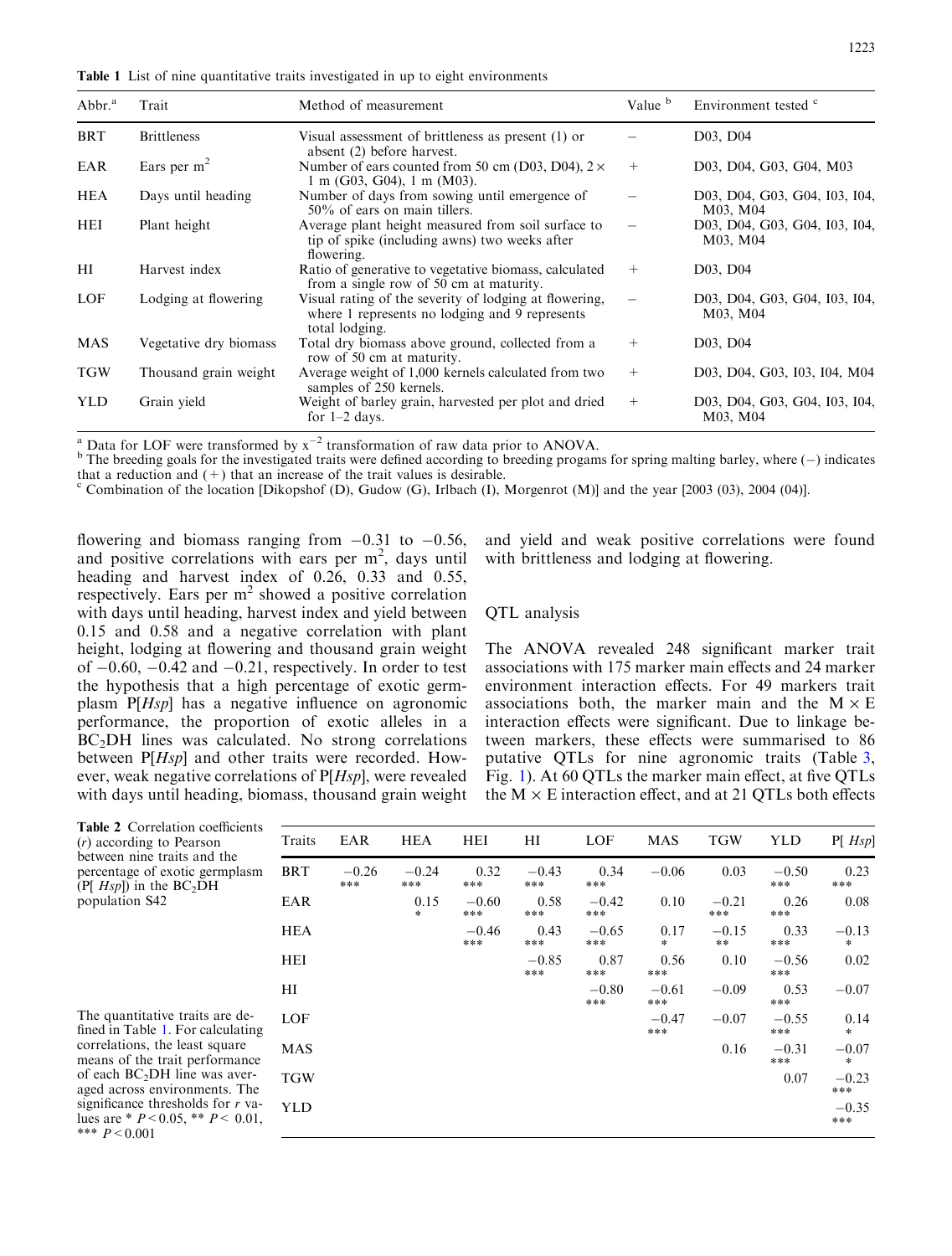<span id="page-3-0"></span>

| QTL <sup>a</sup>                                                                                                                                                                                                       | <b>SSR</b>                                                                                                                                     |                                                                      | $Chr^b$ $Pos^c$                                                                | Range <sup>d</sup><br>(cM)                                                                                                                                          | Bin <sup>e</sup><br>Range                                                                     | Effect <sup>f</sup>                                                          | $R^{2g}$<br>$\frac{0}{0}$                                                           | $[Hv]$ <sup>h</sup>                                                                             | $[Hsp]$ <sup>i</sup>                                                                            | $RP[ Hsp]^j$                                                                                             | Cand genes $k$<br>Corresp. QTL                                                                                                                                                                                                                                                                                                 |
|------------------------------------------------------------------------------------------------------------------------------------------------------------------------------------------------------------------------|------------------------------------------------------------------------------------------------------------------------------------------------|----------------------------------------------------------------------|--------------------------------------------------------------------------------|---------------------------------------------------------------------------------------------------------------------------------------------------------------------|-----------------------------------------------------------------------------------------------|------------------------------------------------------------------------------|-------------------------------------------------------------------------------------|-------------------------------------------------------------------------------------------------|-------------------------------------------------------------------------------------------------|----------------------------------------------------------------------------------------------------------|--------------------------------------------------------------------------------------------------------------------------------------------------------------------------------------------------------------------------------------------------------------------------------------------------------------------------------|
| BRT<br>QBrt.S42-3H.a<br>OBrt.S42-3H.b<br>QBrt.S42-5H.a<br>QBrt.S42-6H.a<br>QBrt.S42-7H.a                                                                                                                               | HVITR1<br>HVM <sub>62</sub><br>MGB338<br>Bmag613<br>BMS <sub>64</sub>                                                                          | 3H<br>3H<br>5H<br>6H<br>7Н                                           | 49<br>165<br>85<br>112<br>146                                                  | $25 - 70$<br>165<br>85<br>$112 - 135$<br>$93 - 178$                                                                                                                 | $3 - 6$<br>14<br>8<br>$9 - 10$<br>$6 - 12$                                                    | M<br>M<br>M<br>M<br>M                                                        | 39.6<br>2.1<br>3.8<br>5.2<br>5.6                                                    | 1.1<br>1.9<br>1.8<br>1.9<br>1.9                                                                 | 2.0<br>2.0<br>2.0<br>2.0<br>2.0                                                                 | 42.2<br>3.7<br>7.2<br>4.8<br>7.8                                                                         | btr1, btr2 <sup>1</sup><br>$Hst$ -7 $L^2$                                                                                                                                                                                                                                                                                      |
| EAR<br>QEar.S42-1H.a<br>QEar.S42-2H.a<br>QEar.S42-2H.b<br>QEar.S42-3H.a<br>QEar.S42-3H.b<br>QEar.S42-4H.a<br>QEar.S42-4H.b<br>QEar.S42-4H.c<br>QEar.S42-5H.a<br>QEar.S42-5H.b<br>QEar.S42-6H.a<br><b>HEA</b>           | GBMS143<br>HVM36<br>GMS3<br><b>MGB410</b><br>HV13GEIII<br><b>HVOLE</b><br><b>MGB396</b><br>HVM67<br><b>MGB384</b><br>Bmag337<br><b>GBM1008</b> | 1Н<br>2H<br>2H<br>3H<br>3H<br>4H<br>4H<br>4H<br>5H<br>5H<br>6H       | 162<br>17<br>86<br>65<br>155<br>21<br>95<br>180<br>$\overline{0}$<br>43<br>135 | 162<br>17<br>$67 - 86$<br>$65 - 70$<br>$130 - 190$<br>$21 - 25$<br>95<br>$125 - 190$<br>0<br>$24 - 85$<br>$112 - 155$ 9-14                                          | 14<br>$\overline{c}$<br>$6 - 8$<br>$5 - 6$<br>$10 - 16$<br>3<br>8<br>$9 - 13$<br>2<br>$4 - 8$ | $M+I$<br>$M+I$<br>$M+I$<br>M<br>M<br>M<br>М<br>$M+I$<br>M<br>M<br>М          | 3.7<br>6.6<br>28.0<br>7.4<br>6.5<br>5.1<br>5.7<br>27.7<br>6.9<br>5.5<br>5.9         | 776.4<br>760.7<br>738.3<br>778.6<br>783.4<br>780.7<br>759.6<br>737.4<br>781.0<br>781.2<br>784.2 | 717.9<br>831.0<br>859.4<br>673.7<br>712.7<br>708.6<br>820.1<br>853.1<br>702.0<br>714.9<br>724.8 | $-7.5$<br>9.2<br>16.4<br>$-13.5$<br>$-9.0$<br>$-9.2$<br>8.0<br>15.7<br>$-10.1$<br>$-8.5$<br>$-7.6$       | HVBAMY×Ear <sup>4</sup>                                                                                                                                                                                                                                                                                                        |
| QHea.S42-1H.a GBMS12<br>OHea.S42-2H.a<br>QHea.S42-2H.b EBmac415<br>QHea.S42-3H.a<br>QHea.S42-3H.b HV13GEIII<br>QHea.S42-4H.a<br>QHea.S42-6H.a Bmac316<br>QHea.S42-6H.b<br>QHea.S42-7H.a Bmag206<br>QHea.S42-7H.b BMS64 | GBM1052<br><b>HVLTPPB</b><br><b>HDAMYB</b><br>EBmac624                                                                                         | 1H<br>2H<br>2H<br>3H<br>3H<br>4H<br>6H<br>6H<br>7Н<br>7Н             | 130<br>42<br>146<br>25<br>155<br>190<br>6<br>107<br>19<br>146                  | $130 - 144$ 13<br>$17 - 86$<br>$143 - 146$ 13<br>$25 - 30$<br>$155 - 175$<br>$180 - 190$ $12 - 13$<br>6<br>96–107<br>19<br>146                                      | $2 - 8$<br>3<br>$13 - 15$<br>1<br>$5 - 7$<br>1<br>8                                           | $M+I$<br>$M+I$<br>$M+I$<br>$M+I$<br>$M+I$<br>$M+I$<br>M<br>М<br>М<br>$M+I$   | 4.7<br>17.4<br>3.5<br>4.3<br>8.2<br>6.3<br>2.3<br>4.6<br>3.1<br>4.3                 | 72.1<br>72.7<br>72.7<br>72.6<br>72.9<br>72.1<br>72.7<br>72.8<br>72.6<br>72.7                    | 73.4<br>67.0<br>70.5<br>69.6<br>70.7<br>73.6<br>71.2<br>71.3<br>70.6<br>70.7                    | 1.8<br>$-7.9$<br>$-3.0$<br>$-4.2$<br>$-3.0$<br>2.2<br>$-2.0$<br>$-2.1$<br>$-2.7$<br>$-2.7$               | $Vrn-H35$<br>$Ppd-H15Qhd.2.16GMS3×Hea3,4$<br>Ebmac415 $\times$ Hea <sup>3,4</sup><br>EBmac705×Hea <sup>4</sup><br>denso <sup>5</sup><br>$Vrn$ - $H25HVM67\times Hea3,4$<br>$HvW1\times Hea4$<br>$eps6L.1$ <sup>5</sup> GMS6×Hea <sup>4</sup><br>eps7S <sup>5</sup><br>$eps7L5$ BMS64×Hea <sup>3</sup><br>$EBmac755\times Hea4$ |
| HEI<br>QHei.S42-1H.a<br>QHei.S42-1H.b<br>QHei.S42-2H.a<br>QHei.S42-2H.b<br>QHei.S42-3H.a<br>QHei.S42-3H.b<br>QHei.S42-4H.a<br>QHei.S42-5H.a<br>QHei.S42-7H.a<br>QHei.S42-7H.b<br>QHei.S42-7H.c                         | <b>HVABAIP</b><br>GBMS143<br>GBM1052<br>GMS3<br>HVITR1<br>HV13GEIII<br>HVM67<br>Bmag337<br>Bmag7<br>HVSS <sub>1</sub><br>BMS <sub>64</sub>     | 1Н<br>1H<br>2H<br>2H<br>3H<br>3H<br>4H<br>5H<br>7Н<br>7Η<br>7Н       | 144<br>162<br>42<br>86<br>49<br>155<br>180<br>43<br>27<br>62<br>146            | 144<br>162<br>$17 - 42$<br>$80 - 107$<br>$25 - 70$<br>$130 - 175$<br>$125 - 190$<br>$43 - 48$<br>27<br>62<br>146                                                    | 13<br>14<br>$2 - 4$<br>$7 - 9$<br>$3 - 6$<br>$10 - 15$<br>$9 - 13$<br>5<br>2<br>5<br>8        | $M+I$<br>$M+I$<br>$M+I$<br>M<br>$M+I$<br>$M+I$<br>$M+I$<br>M<br>M<br>M<br>Ι. | 3.1<br>2.8<br>3.1<br>14.8<br>7.4<br>19.9<br>12.0<br>5.8<br>3.3<br>2.8<br>$_{0.9}$   | 81.6<br>80.5<br>81.0<br>83.3<br>81.1<br>78.5<br>83.1<br>79.5<br>80.1<br>80.3<br>80.2            | 77.1<br>86.1<br>71.5<br>73.6<br>100.0<br>92.0<br>74.8<br>86.9<br>89.0<br>92.0<br>83.9           | $-5.6$<br>6.9<br>$-11.7$<br>$-11.5$<br>23.4<br>17.2<br>$-10.0$<br>9.3<br>11.2<br>14.6<br>4.6             | $Vrn-H3^5$<br>$Ppd-H15$<br>$sdw3^7$ , GMS3×Hei <sup>4</sup><br>EBmac705×Hei <sup>4</sup><br>denso <sup>5</sup><br>$Vrn - H25$ HvBamy×Hei <sup>3,4</sup><br>Qph5.1 <sup>6</sup><br>BMS64×Hei <sup>3</sup>                                                                                                                       |
| HІ<br>QHi.S42-1H.a<br>QHi.S42-1H.b<br>QHi.S42-2H.a<br>QHi.S42-2H.b<br>QHi.S42-3H.a<br>QHi.S42-3H.b<br>OHi.S42-4H.a<br>QHi.S42-4H.b<br>QHi.S42-4H.c<br>QHi.S42-5H.a<br>OHi.S42-6H.a<br>QHi.S42-7H.a                     | <b>HVABAIP</b><br>GBMS143<br>HVM36<br>Ebmac684<br>Bmag603<br>HV13GEIII<br><b>HVOLE</b><br>EBmac701<br>HVM67<br>Bmag357<br>HVM74<br>Bmag7       | 1H<br>1H<br>2H<br>2H<br>3H<br>3H<br>4H<br>4H<br>4H<br>5H<br>6H<br>7H | 144<br>162<br>17<br>80<br>70<br>155<br>21<br>130<br>180<br>48<br>103<br>27     | 144<br>162<br>$17 - 27$<br>$67 - 92$<br>$49 - 70$<br>155-190 13-16<br>21<br>$125 - 150$ 9-11<br>$180 - 190$ $12 - 13$<br>$12 - 48$<br>$103 - 107$ 6-76<br>$19 - 27$ | 13<br>14<br>$2 - 3$<br>$6 - 8$<br>$4 - 6$<br>3<br>$3 - 5$<br>$1 - 2$                          | M<br>M<br>$\mathbf M$<br>M<br>M<br>M<br>M<br>M<br>M<br>M<br>M<br>M           | 8.7<br>3.9<br>5.5<br>9.9<br>18.4<br>18.4<br>2.2<br>4.1<br>12.7<br>8.8<br>2.6<br>6.5 | 0.59<br>0.60<br>0.59<br>0.59<br>0.60<br>0.61<br>0.60<br>0.59<br>0.58<br>0.61<br>0.60<br>0.60    | 0.63<br>0.56<br>0.63<br>0.63<br>0.53<br>0.53<br>0.57<br>0.62<br>0.63<br>0.55<br>0.58<br>0.53    | 7.6<br>$-6.1$<br>6.9<br>7.6<br>$-12.2$<br>$-12.5$<br>$-5.0$<br>5.5<br>8.6<br>$-8.6$<br>$-4.3$<br>$-11.9$ | $\rm HVM36\!\!\times\!\!\!H\rm i^4$<br>$GMS3\times Hi4$<br>Bmag <sub>209×Hi</sub> <sup>4</sup><br>denso <sup>5</sup><br>$HVB23D \times Hi^3$<br>$Vrn$ - $H25$ ,<br>$HVM4\times Hi^3$                                                                                                                                           |
| LOF<br>QLof.S42-2H.a<br>QLof.S42-2H.b<br>QLof.S42-3H.a<br>QLof.S42-3H.b<br>QLof.S42-4H.a<br>QLof.S42-5H.a<br>QLof.S42-6H.a<br>QLof.S42-7H.a<br>QLof.S42-7H.b                                                           | GMS3<br>GBM1016<br>HVITR1<br>HV13GEIII<br>HVM <sub>67</sub><br>Bmag337<br>HVM74<br>Bmag7<br>BMS64                                              | 2H<br>2H<br>3H<br>3H<br>4H<br>5H<br>6H<br>7H<br>7H                   | 86<br>139<br>49<br>155<br>180<br>43<br>103<br>27<br>146                        | $80 - 86$<br>139–146<br>$25 - 70$<br>$130 - 175$<br>180<br>43<br>$96 - 107$<br>27<br>146                                                                            | $7 - 8$<br>$12 - 13$<br>$3 - 6$<br>$10 - 15$<br>12<br>5<br>$5 - 7$<br>2<br>8                  | M<br>M<br>M<br>M<br>M<br>M<br>M<br>M<br>M                                    | 4.4<br>3.5<br>5.6<br>20.2<br>5.7<br>4.2<br>3.3<br>2.6<br>3.0                        | 2.7<br>2.4<br>2.5<br>1.9<br>2.8<br>2.2<br>2.2<br>2.3<br>2.3                                     | 1.6<br>3.9<br>6.4<br>5.1<br>1.6<br>3.7<br>3.3<br>4.1<br>3.5                                     | $-39.9$<br>62.9<br>154.7<br>166.7<br>$-41.4$<br>68.2<br>47.1<br>79.8<br>49.5                             | $Ppd-H15$ GMS3×Lof <sup>3</sup><br>Qlg2.1 <sup>6</sup><br>denso <sup>5</sup><br>$Vrn - H25$ ,<br>Bmag337×Lof <sup>4</sup> Qlg5.1 <sup>6</sup>                                                                                                                                                                                  |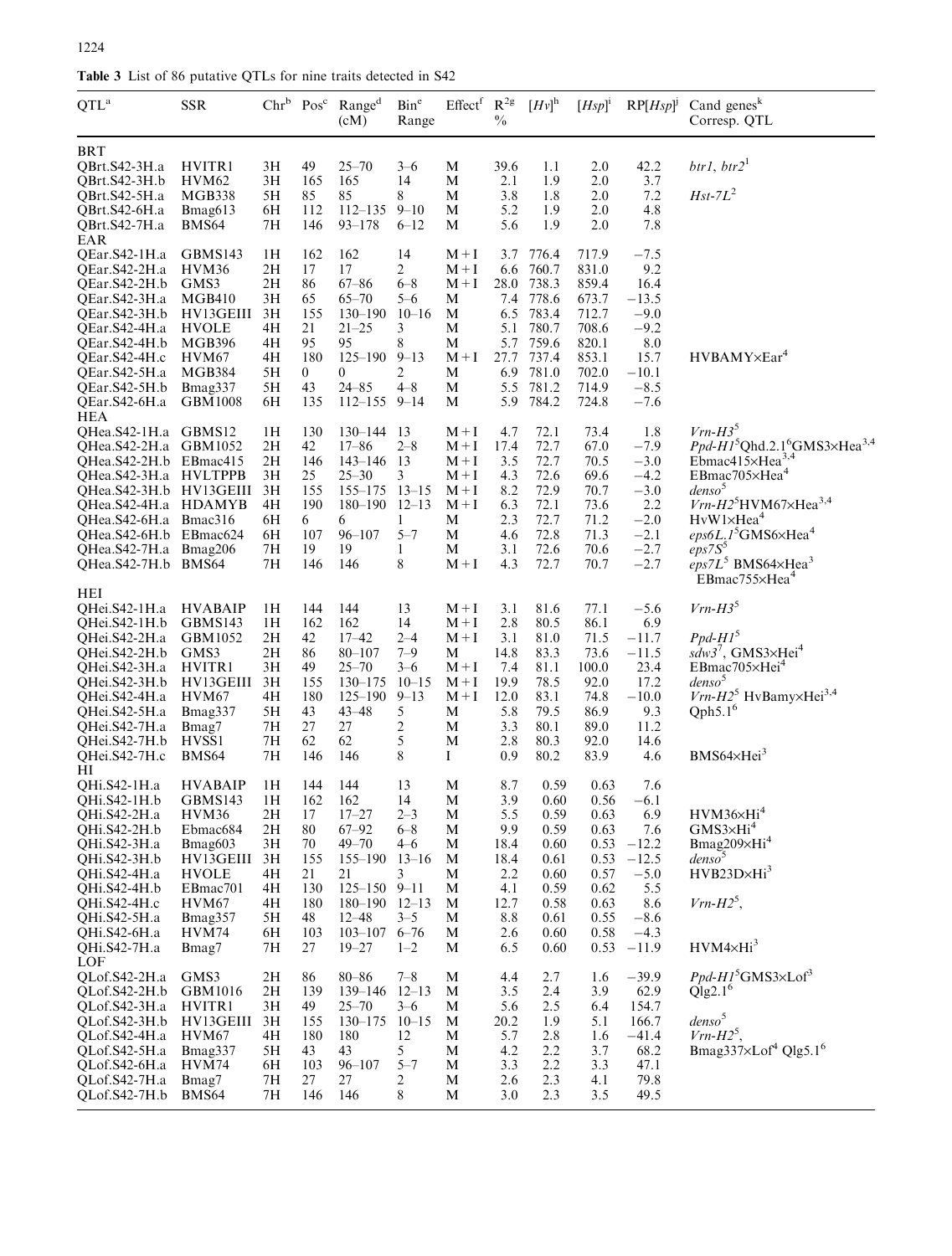Table 3 (Contd.)

| MAS                  |                   |    |     |             |           |       |      |      |      |         |                                                                   |
|----------------------|-------------------|----|-----|-------------|-----------|-------|------|------|------|---------|-------------------------------------------------------------------|
| OMas.S42-2H.a        | GMS3              | 2H | 86  | $67 - 107$  | $6 - 9$   | M     | 8.4  | 29.6 | 25.2 | $-15.0$ |                                                                   |
| OMas.S42-3H.a        | HVM <sub>62</sub> | 3H | 165 | $130 - 190$ | $10 - 16$ | M     | 9.0  | 27.6 | 33.0 | 19.6    |                                                                   |
| QMas.S42-4H.a        | <b>MGB396</b>     | 4H | 95  | 95          | 8         | M     | 2.8  | 29.0 | 26.2 | $-9.8$  | Ebmac679 $\times$ Mas <sup>4</sup>                                |
| QMas.S42-4H.b        | HVM67             | 4H | 180 | $170 - 190$ | $12 - 13$ | M     | 4.9  | 29.5 | 26.2 | $-11.1$ |                                                                   |
| QMas.S42-5H.a        | Bmag337           | 5H | 43  | 43          | 5         | M     | 6.8  | 27.7 | 32.6 | 17.4    |                                                                   |
| QMas.S42-7H.a<br>TGW | Bmag7             | 7H | 27  | $19 - 27$   | $1 - 2$   | M     | 4.1  | 28.2 | 34.0 | 20.8    |                                                                   |
| QTgw.S42-2H.a        | GBM1035           | 2H | 27  | $17 - 86$   | $2 - 8$   | M     | 7.7  | 42.7 | 44.1 | 3.2     | GMS3×Tgw <sup>3</sup> HVM36xTgw <sup>4</sup>                      |
| QTgw.S42-3H.a        | <b>HVM60</b>      | 3H | 110 | $110 - 130$ | $9 - 10$  | M     | 8.4  | 42.7 | 44.0 | 3.0     | $HVM60\times Tgw$ <sup>4</sup>                                    |
| QTgw.S42-3H.b        | <b>MGB358</b>     | 3H | 175 | $165 - 175$ | $14 - 15$ | M     | 11.8 | 43.2 | 41.6 | $-3.6$  |                                                                   |
| QTgw.S42-4H.a        | <b>MGB396</b>     | 4H | 95  | 95          | 8         | $M+I$ | 10.2 | 43.3 | 41.9 | $-3.3$  |                                                                   |
| QTgw.S42-4H.b        | EBmac701          | 4H | 130 | $125 - 190$ | $9 - 13$  | M     | 33.6 | 43.5 | 40.9 | $-5.9$  | $HvBAMY \times Tgw^4$                                             |
| QTgw.S42-5H.a        | <b>MGB357</b>     | 5H | 165 | 165         | 14        | M     | 4.6  | 43.0 | 41.0 | $-4.7$  | Bmag337 $\times$ Tgw <sup>3</sup> GMS27 $\times$ Tgw <sup>4</sup> |
| QTgw.S42-6H.a        | GBM1049           | 6H | 40  | 40          | 3         | I     | 4.2  | 43.1 | 42.1 | $-2.4$  |                                                                   |
| QTgw.S42-6H.b        | HVM74             | 6H | 103 | $96 - 103$  | $5 - 6$   | Ι     | 3.6  | 43.1 | 42.3 | $-1.9$  | Qtgw6.1 <sup>6</sup>                                              |
| QTgw.S42-7H.a        | BMS64             | 7H | 146 | $146 - 181$ | $8 - 12$  | M     | 8.5  | 43.1 | 41.4 | $-4.1$  | $Bmag135\times Tgw3$                                              |
| YLD                  |                   |    |     |             |           |       |      |      |      |         |                                                                   |
| QYld.S42-1H.a        | Bmag105           | 1H | 75  | $52 - 85$   | $6 - 8$   | M     | 6.2  | 60.3 | 49.6 | $-17.7$ | $Qy$ ld.1.1 <sup>6</sup>                                          |
| QYld.S42-2H.a        | GBM1035           | 2H | 27  | $17 - 27$   | $2 - 3$   | I     | 1.0  | 59.1 | 60.4 | 2.3     | Ppd-H1 <sup>5</sup> Qyld2.1 <sup>6</sup> HVM36×Yld <sup>4</sup>   |
| QYld.S42-2H.b        | <b>HVTUB</b>      | 2H | 92  | $86 - 92$   | 8         | Ι     | 1.7  | 59.0 | 60.2 | 2.0     | $GMS3 \times Yld^4$                                               |
| OYld.S42-2H.c        | GBM1016           | 2H | 139 | $122 - 146$ | $10 - 13$ | M     | 3.3  | 60.0 | 51.0 | $-15.0$ | $HVM54\times Yld^3$                                               |
| QYld.S42-3H.a        | <b>HVLTPPB</b>    | 3H | 25  | $25 - 70$   | $3 - 6$   | $M+I$ | 13.7 | 60.2 | 39.9 | $-33.7$ | btr1, btr2 <sup>1</sup>                                           |
| QYld.S42-3H.b        | HV13GEIII         | 3H | 155 | $155 - 175$ | $13 - 15$ | $M+I$ | 9.8  | 60.9 | 51.9 | $-14.8$ | denso <sup>5</sup> Qyld.3.1 <sup>6</sup>                          |
| QYld.S42-4H.a        | GBM1015           | 4H | 170 | $125 - 190$ | $9 - 13$  | $M+I$ | 3.1  | 58.4 | 62.5 | 7.1     | $EBmac679\times Yld^4$                                            |
| QYld.S42-5H.a        | Bmag337           | 5H | 43  | 43          | 5         | M     | 4.4  | 60.3 | 54.0 | $-10.4$ |                                                                   |
| QYld.S42-5H.b        | <b>MGB338</b>     | 5H | 85  | 85          | 8         | M     | 2.1  | 60.1 | 53.9 | $-10.2$ | HvUDPGPP×Yld <sup>4</sup>                                         |
| QYld.S42-5H.c        | AF04394A          | 5H | 137 | $126 - 137$ | $10 - 11$ | M     | 3.1  | 60.2 | 53.5 | $-11.2$ | $GMS27\times Y1d^{3,4}$                                           |
| QYld.S42-6H.a        | Bmag613           | 6H | 112 | $96 - 112$  | $5 - 9$   | M     | 4.9  | 60.7 | 55.4 | $-8.7$  |                                                                   |
| QYld.S42-7H.a        | Bmag7             | 7H | 27  | 27          | 2         | M     | 2.2  | 60.0 | 52.8 | $-12.0$ |                                                                   |
| QYld.S42-7H.b        | <b>BMS64</b>      | 7H | 146 | 146         | 8         | M     | 4.0  | 60.2 | 53.2 | $-11.6$ | $EBmac755\times Yld^3$                                            |
|                      |                   |    |     |             |           |       |      |      |      |         |                                                                   |

<sup>a</sup> QTL names consist of the qualifier "Q", the trait abbreviation, the population name, the chromosomal location and a consecutive character to discriminate two or more QTLs per chromosome. Linked significant markers ( $\$ <sup>b</sup> Chromosomal localisation of the marker<br>
<sup>c</sup> Position of the listed SSR marker in cM taken from von Korff et al. [\(2004](#page-9-0))<br>
<sup>d</sup> CentiMorgan range from the first to the last significant marker in a group<br>
<sup>e</sup> Genotyped mark

(Costa et al. [2001](#page-8-0), http://www.barleyworld.org). If several linked markers are significant, the bin range is given<br>  $f$  A putative QTL was assumed in the vicinity of a marker locus, if the marker main effect (M) or the M

in the 3-factorial ANOVA with  $P < 0.01$ <br><sup>g</sup> R<sub>M</sub> and R<sub>(M × E)</sub>: Proportion of the genetic variance, which is explained by the marker main effect (if Effect contains 'M') or explained by the M  $\times$  E interaction effect (if Effect = 'I'), respectively.<br>h Least square means of trait value across all tested environments for BC<sub>2</sub>DH lines carrying the elite genotype (Hv) at the given marker

locus

<sup>1</sup> Least square means of trait value across all tested environments for  $BC_2DH$  lines carrying the exotic genotype ( $Hsp$ ) at the given SSR marker locus

<sup>j</sup> Relative performance:  $(Hsp-Hv) \times 100/Hv$ , where Hv and Hsp are the least square means of lines with the elite and exotic genotype, respectively, at the given SSR marker locus

<sup>k</sup> Candidate genes or corresponding QTLs published in: 1 Franckowiak ([1997\)](#page-8-0), 2 Kandemir et al. ([2000\)](#page-9-0), 3 Pillen et al. [\(2003](#page-9-0)), 4 Pillen et al. [\(2004](#page-9-0)), 5 Laurie et al. ([1995\)](#page-9-0), 6 Li et al. [\(2004](#page-9-0)), 7 Gottwald et al. ([2004\)](#page-9-0). At underlined QTLs, the exotic allele showed the same qualitative effect as in this study.

were significant. The exotic genotype improved the trait performance at 31 (36.0 %) of 86 QTLs. In the following, the QTLs are presented for each trait separately.

locus increased BRT by 42.2% relative to the elite genotype.

Brittleness (BRT)

For BRT, the analysis revealed five QTLs with marker main effects located on chromosomes 3H, 5H, 6H and 7H. The exotic allele was responsible for brittleness at all detected QTLs. The QTL QBrt.S42-3H.a exerted the strongest effect on brittleness. This QTL explained 39.6% of the genetic variance and the exotic allele at this Ears per  $m<sup>2</sup>$  (EAR)

For EAR, eleven QTLs with a marker main effect were detected on all chromosomes with the exception of 7H. At four loci the marker main effect and the  $M \times E$ interaction effect were significant. At four QTLs the exotic allele increased EAR by up to 16.4% at QEar.S42-2H.b. The latter QTL explained 28.0% of the genetic variance. At the remaining QTLs, the exotic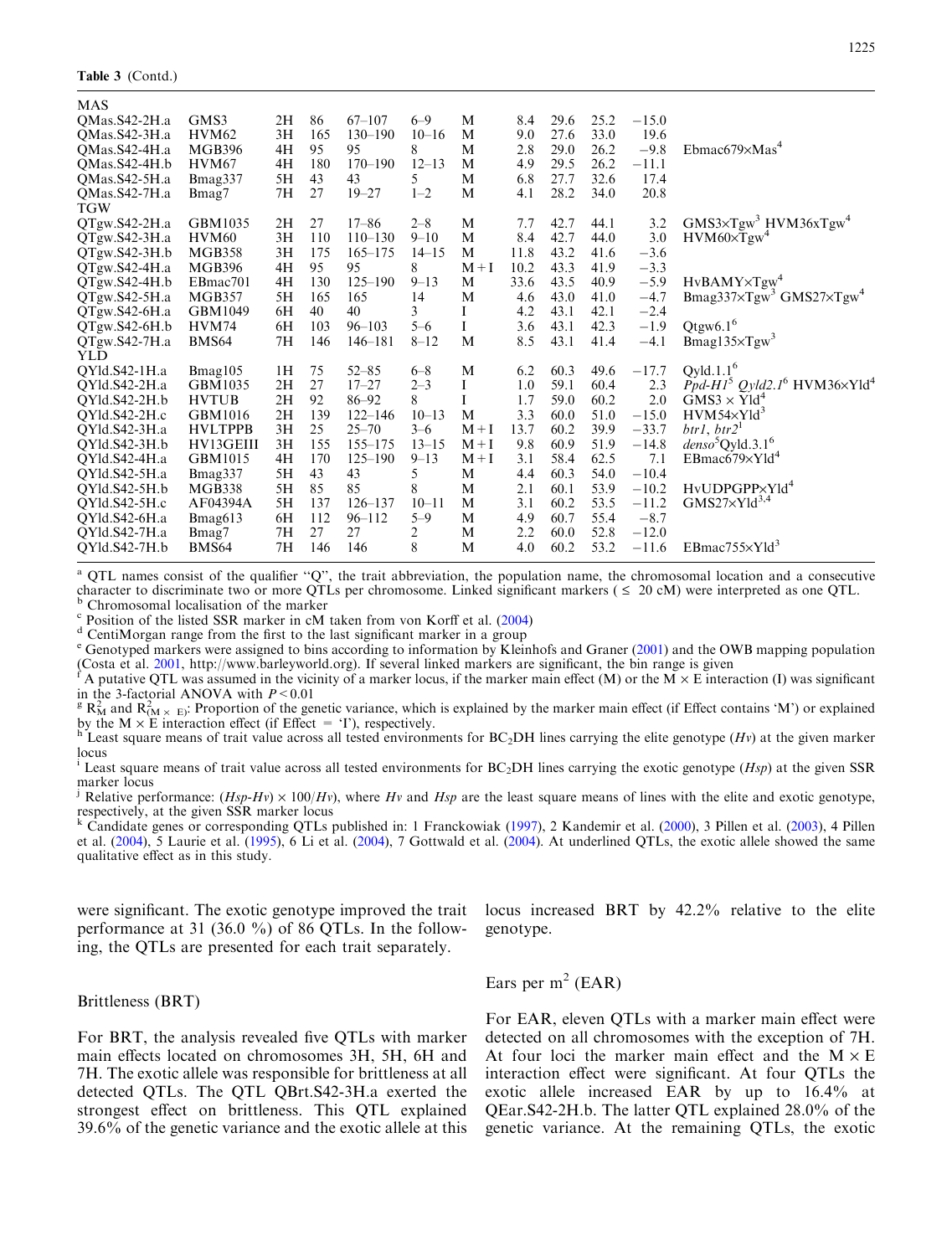<span id="page-5-0"></span>

Fig. 1 QTL map of the population S42 showing 86 putative QTLs detected for nine agronomic traits. The putative QTLs are indicated to the right of the SSR marker, which showed the

highest F-value of a group of linked significant markers (see Table [3](#page-3-0)). Trait abbreviations of QTLs follows Table [1](#page-2-0)

allele was associated with a reduced number of EAR of up to 13.5% at QEar.S42-2H.c.

## Days until heading (HEA)

Ten QTLs for HEA were located on all chromosomes with the exception of chromosome 5H. All loci revealed a significant marker main effect, while seven loci exhibited in addition a significant  $M \times E$  interaction effect. At eight QTLs the exotic allele reduced the number of days until heading. At the QTL QHea.S42-2H.a, explaining 17.4% of the genetic variance, the exotic allele was associated with a reduced heading time of 7.9%.

## Plant height (HEI)

Eleven QTLs were detected for HEI. Six of the ten QTLs with marker main effect also exhibited an  $M \times E$  interaction effect. At one QTL only the  $M \times E$  interaction effect was significant. At four QTLs the exotic allele displayed a desirable decrease in plant height of up to 11.7% (QHei.S42-2H.a). At seven QTLs the exotic allele increased plant height by up to 23.4% (QHei.S42-3H.a). A maximum of explained genetic variance was found at QHei.S42-3H.b (19.9%).

Harvest index (HI)

For HI, twelve QTLs with a marker main effect were identified on all seven chromosomes. At five loci the exotic allele increased HI by up to 8.6% (QHi.S42.4H.c). At seven QTLs, the exotic allele decreased HI. The strongest QTLs, QHi.S42.3H.a and QHi.S42.3H.b, explained 18.4% of the genetic variance each and reduced HI by 12.2% and 12.5%, respectively.

#### Lodging at flowering (LOF)

Nine QTLs with a marker main effect were detected for LOF on chromosomes 2H to 7H. At two QTLs, QLof.S42-2H.a and QLof.S42-4H.a, which explained 4.4% and 5.7% of the genetic variance, the exotic allele reduced lodging by 39.9% and 41.4%, respectively. At the remaining QTLs the exotic allele increased lodging by up to 166.7% (QLof.S42-3H.b).

## Vegetative dry biomass (MAS)

For the trait MAS, six QTLs with marker main effects were detected on chromosomes 2H to 5H and 7H. At three QTLs the exotic allele increased MAS by up to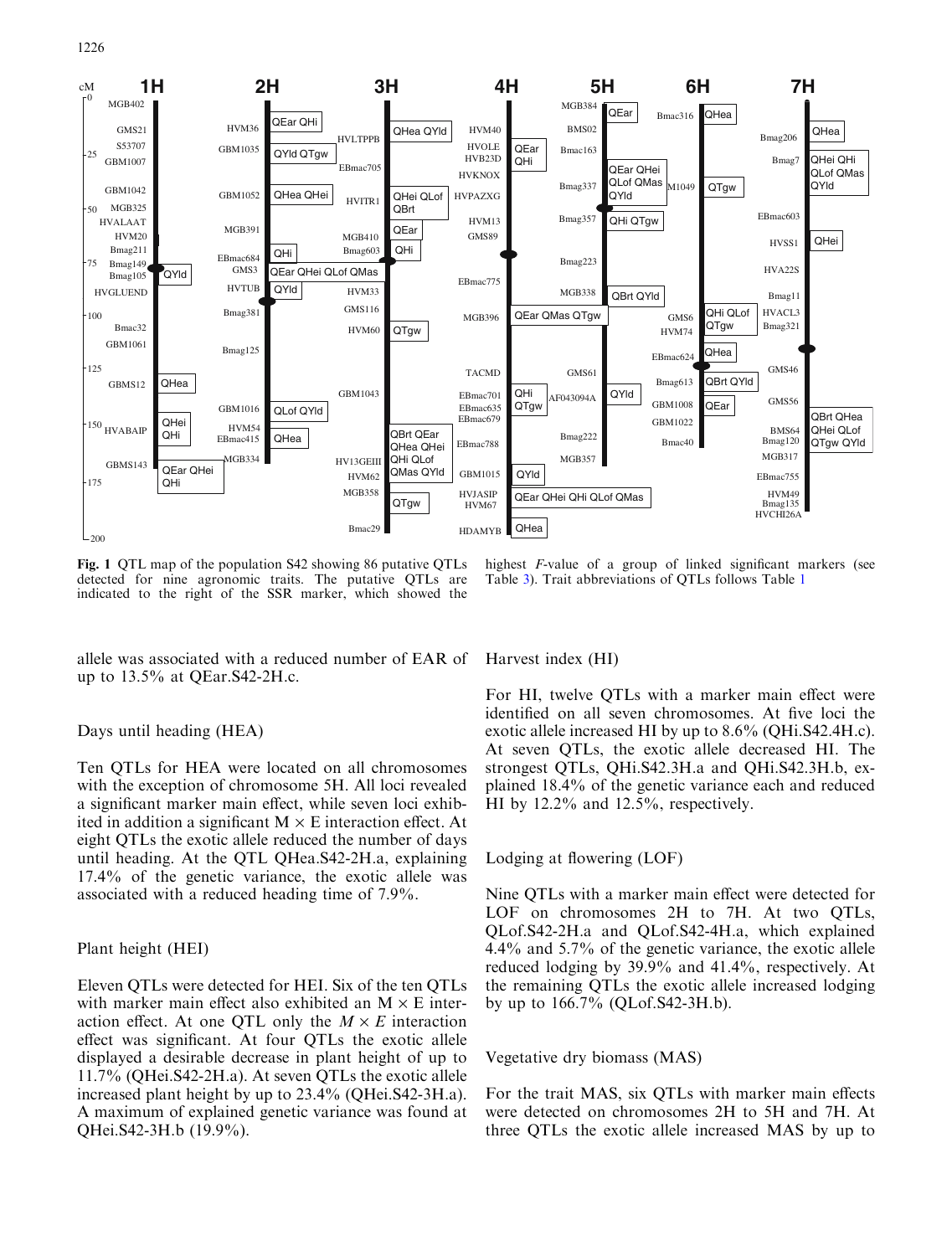20.8% at QMas.S42-7H.a. A maximum of explained genetic variance was found at QMas.S42-3H.a (9.0%).

#### Thousand grain weight (TGW)

Nine QTLs were detected for TGW and located on chromosomes 2H to 7H. For seven QTLs the marker main effect, for two QTLs only the  $M \times E$  interaction effect and for one QTL both effects were significant. At two QTLs, QTgw.S42.2H.a and QTgw.S42-3H.a, the exotic allele increased TGW by 3.2% and 3.0%, respectively. At the remaining QTLs the exotic allele reduced TGW. A maximum of explained genetic variance was found at QTgw.S42-4H.b (33.6%).

## Yield (YLD)

Altogether 13 QTLs for yield were located on all seven chromosomes. Eleven loci exhibited a significant marker main effect, two loci a significant  $M \times E$  interaction and three loci both, a marker main and a  $M \times E$  interaction effect. The exotic allele increased yield at three QTLs by up to 7.1 % (QYld.S42-4H.a). At the majority of QTLs the exotic allele reduced grain yield by up to 33.7% (QYld.S42-3H.a). A maximum of explained genetic variance was found at QYld.S42-3H.a (13.7%).

## **Discussion**

#### QTL analysis: statistical model

The QTL model used in this study accounted for  $M \times E$ interaction and thereby provided a test for estimates regarding the relative importance of the QTL by environment interaction in the total genetic variation. According to Haldane ([1947\)](#page-9-0) genotype environment interactions have only important implications for marker assisted selection if genotypes switch ranks from one environment to another. In this study, several  $M \times E$ interactions were obviously crossover interactions, with favourable effects of the exotic allele in some environments, but negative effects in other environments (indicated with 'I' in Table [2\)](#page-2-0). However, the majority of  $M \times E$  interaction effects (80.7%), coincided with marker main effects ( $(M+T)$  in Table [2](#page-2-0)) and were only due to changes in the magnitude of the effects. These QTLs may, therefore, still be used for marker assisted selection across environments. Compared to Pillen et al. ([2003](#page-9-0) and 2004), the factor  $BC<sub>2</sub>DH$  line nested in the marker genotype was included into the model. This factor accounted for the variation within the two genotype classes at a marker locus due to the presence of additional introgressions in the  $BC<sub>2</sub>DH$  lines. The inclusion of this additional factor allowed us, thus, to reduce the residual variance in the ANOVA and to increase the power of QTL detection.

QTL analysis: comparison with candidate genes and other QTL analyses in barley

The results of the present QTL analysis in S42 were compared with studies of candidate genes in barley and three AB-QTL analyses carried out in barley by Pillen et al. ([2003](#page-9-0), [2004\)](#page-9-0) and Li et al. ([2004](#page-9-0)). Pillen et al. [\(2003](#page-9-0), [2004\)](#page-9-0) conducted two separate AB-QTL analyses to assess agronomic performance in two  $BC_2F_2$  populations 'A101' and 'H101' derived from crosses between the wild barley accession ISR101-23 with the feeding barley cultivars Apex (A) and Harry (H), respectively. Li et al.  $(2004)$  $(2004)$  $(2004)$  conducted an AB-QTL analysis in a BC<sub>3</sub>DH population derived from the spring barley cultivar Brenda and the exotic accession HS213. For 48 of 86 QTLs detected in this study, at least one corresponding quantitative or qualitative locus from the literature was recorded (Table [3](#page-3-0)). Although the donor and recipient germplasm differed between the present and the above mentioned AB-QTL studies, the exotic alleles exhibited the same qualitative effect at 31 out of 43  $(72.1\%)$  corresponding QTL locations. The exotic alleles are thus often similar in their effects and clearly different from the elite alleles. The effectiveness of the exotic introgressions in different genetic backgrounds gives a first indication that alleles from these donors might not yet be present in adapted germplasm.

The QTLs for different traits were often mapped on the same or adjacent locations, forming several clusters (Figure [1\)](#page-5-0). The strong effects of exotic introgressions on chromosome 2H on almost all analysed quantitative traits was also found by Pillen et al. ([2003](#page-9-0), [2004](#page-9-0)) and Li et al. [\(2004\)](#page-9-0). And at the QTL on chromosome 4H the exotic allele increased EAR, HI and YLD and decreased HEI, LOF, MAS and TGW. These findings were in agreement with the reported positive correlations between EAR, HI and YLD and the negative correlation of EAR with HEI. In the following, the QTL results for the analysed traits will be discussed separately.

## Brittleness

Wild barley carries two complementary and dominant genes on chromosome 3H, *Btr1* and *Btr2*, for the formation of a brittle rachis, whereas cultivated barley carries recessive alleles at either of the loci, resulting in a non-brittle rachis (Franckowiak [1997](#page-8-0)). We detected a corresponding major QTL (QBrt.S42-3H.a) on the short arm of chromosome 3H, albeit spanning 45 cM. This QTL explained 39.6% of the genetic variance, while the remaining loci had minor effects on brittleness. Indeed, several studies have reported segregation ratios for brittleness, which do not fit the two complementary gene models, but suggested the presence of additional loci (Matus et al. [2003](#page-9-0)). Komatsuda et al. ([2004](#page-9-0)) detected two minor QTLs for brittleness on chromosomes 5H and 7H coinciding with the position of the QTLs QBrt.S42-5H.a and QBrt.S42-7H.a. The QTL on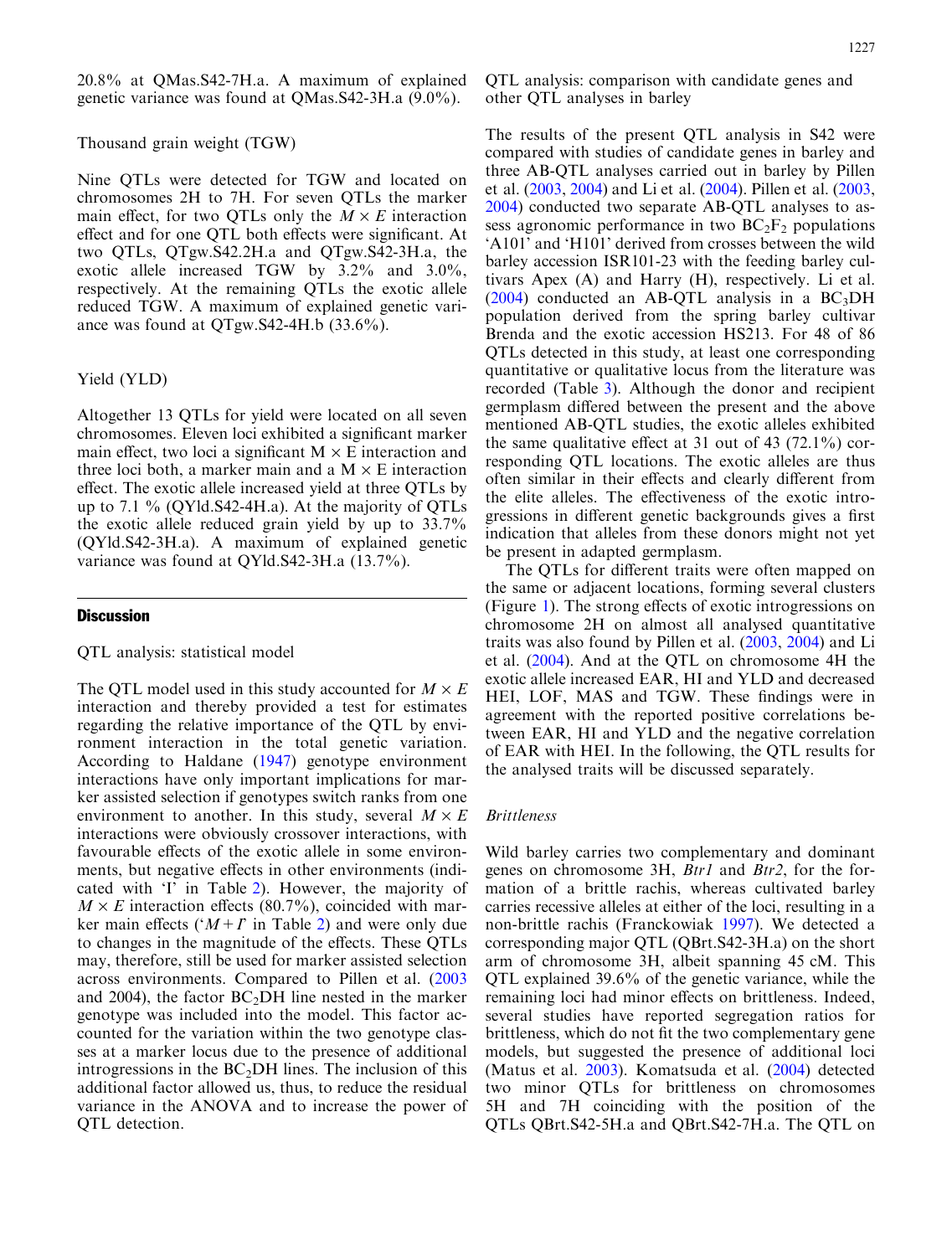chromosome 5H may also be identical to the weak rachis QTL Hst-7L detected by Kandemir et al. [\(2000\)](#page-9-0).

## Time to heading

Wild barley is characterised by early and heterogeneous flowering, presumably as an adaptation strategy to drought prone environments. Indeed, in the majority of QTLs in S42, the exotic allele decreased time to heading. The QTL QHea.S42-2H.a, explaining 17.4% of the genetic variance, coincides with the major flowering QTL on chromosome arm 2HS detected by Pillen et al. [\(2003\)](#page-9-0) and Li et al. [\(2004](#page-9-0)). The same region harbours the photoperiod response gene Ppd-H1, which promotes early flowering under long day conditions (Laurie et al. [1995](#page-9-0)). The QTLs QHea.S42-1H.a and QHea.S42-4H.a mapped to the same location as the vernalisation response genes  $Vrn-H3$  and  $Vrn-H2$  on chromosomes 1H and 4H, respectively (Laurie et al. [1995](#page-9-0)). It is interesting to note, that at these two QTLs, which coincide with known vernalisation response genes, the elite alleles reduced time to heading compared to the exotic alleles. Although vernalisation response is commonly displayed by winter forms of cereals, our data indicate, that vernalisation response may have also been selected in German spring barley cultivars as an adaptation to low temperatures at the beginning of the vegetation period. The OTL OHea.S42-3H.b mapped close to the *denso* gene, which is known to be associated with a delay in flowering time (Barua et al. [1993](#page-8-0); Laurie et al. [1995\)](#page-9-0). The elite parent Scarlett carries the denso gene and as such contributed the allele, which delayed time to heading. Laurie et al. [\(1995](#page-9-0)) mapped a number of flowering QTLs termed *earliness per se* (*eps*) QTLs, which act independently from environmental cues. In S42, three QTLs on chromosomes 6H and 7H could be identified which correspond to the genes  $\epsilon p s \delta L.1$ ,  $\epsilon p s \delta S$ and eps7L (see Table [3](#page-3-0)).

## Plant height and lodging

The majority of QTLs for lodging coincided with QTLs for plant height according to the strong positive correlation found between plant height and lodging. The QTLs QLof.S42-2H.a and QHei.S42-2H.b, located on the short arm of chromosome 2H, for example, reduced lodging by 39.9% and plant height by 11.5%. A corresponding candidate gene for QHei.S42-2H.b is the dwarfing gene sdw3 which has been mapped by Gottwald et al. [\(2004](#page-9-0)). This gene conveys insensitivity to gibberellic acid and might be homoeologous to the Rht series of dwarfing genes in wheat (Börner et al. [1998\)](#page-8-0). Further upstream on the short arm of chromosome 2H, Laurie et al. ([1994\)](#page-9-0) mapped the *Ppd-H1* gene in the Igri  $\times$  Triumph DH population and reported a strong pleiotropic effect of the region on plant height. The Ppd-H<sub>1</sub> gene is thus a candidate gene for the corresponding QTL QHei.S42-2H.a. The QTL QHei.S42-3H.b, which coincides with the strongest QTL for lodging (QLof.S42- 3H.b), maps to the same genomic region as the dwarfing gene *denso*. It has been shown that this gene, which is present in Scarlett, reduces height and lodging (Bezant et al. [1996;](#page-8-0) Yin et al. [1999](#page-10-0)). The genomic region on 4H affecting plant height and lodging also exerted a significant effect on height in the populations A101 and H101 (Pillen et al. [2003,](#page-9-0) [2004](#page-9-0)). The exotic allele reduced height in the present study by 10.0% in S42 and by 10.4 and 5.9% in A101 and H101, respectively.

#### Yield

The majority of QTLs analyses for yield and yield component traits in barley were conducted with early balanced populations (Hayes et al. [1993](#page-9-0), [1996,](#page-9-0) Thomas et al. [1995;](#page-9-0) Tinker et al. [1996](#page-9-0); Bezant et al. [1997,](#page-8-0) Yin et al. [1999](#page-10-0), [2002,](#page-10-0) Marquez-Cedillo [2000\)](#page-9-0), while only four QTLs analyses have so far been conducted in advanced backcross barley populations (Matus et al. [2003](#page-9-0); Pillen et al. [2003,](#page-9-0) [2004,](#page-9-0) Li et al. [2004](#page-9-0)). Some QTLs in classical QTL studies consistently mapped to the same genomic regions despite a wide range of different germplasms used. These are predominantly yield QTLs identified on chromosome arms 2HS, 3HL and 6HL. Their effect on yield are commonly explained by pleiotropic effects of the photoperiod response gene *Ppd-H1* on 2HS (Li et al. [2004](#page-9-0)), the dwarfing gene denso on 3HL (Thomas et al. [1995](#page-9-0)), and linkage to the  $Amyl$  locus on 6HL (Powell et al. [1990;](#page-9-0) Bezant et al. [1997\)](#page-8-0). These genomic regions also revealed significant effects on yield in this study (QYld.S42-2H.a, QYld.S42-3H.b and QYld.S42-6H.a) with the favourable QTL allele contributed by the elite parent. Other yield QTLs detected in this study obviously did not coincide with yield QTLs identified in classical QTL studies. The QTL QYld.S42- 3H.a, where the exotic allele reduced yield by 33.7%, coincided with the major QTL for brittleness (QBrt.S42-  $3H.a)$  and the candidate genes *btr1* and *btr2* on the short arm of chromosome 3H. Further yield QTLs on chromosomes 3H (QYld.S42-3H.b), 5H (QYld.S42-5H.b), 6H (QYld.S42-6H.a) and 7H (QYld.S42-7H.b), mapped to corresponding QTLs identified for brittleness. The negative effect of these exotic QTL alleles on yield may, therefore, be due to exotic alleles coding for brittleness.

A maximum yield increase of 7.1% due to the presence of an exotic allele was recorded at the QTL QYld.S42-4H.a on chromosome 4H. Interestingly, a comparison with other AB-QTL analyses revealed that the QTLs with the strongest favourable effect of the exotic allele detected in the populations A101 and H101 (Pillen et al. [2003,](#page-9-0) [2004](#page-9-0)) also mapped to chromosome 4H. Here, it is worthwhile to point out that the exotic accession ISR101-23 used by the above mentioned studies was also collected from Israel. Pillen et al. ([2000\)](#page-9-0), however, demonstrated that ISR101-23 was genetically different from ISR42-8 based on SSR marker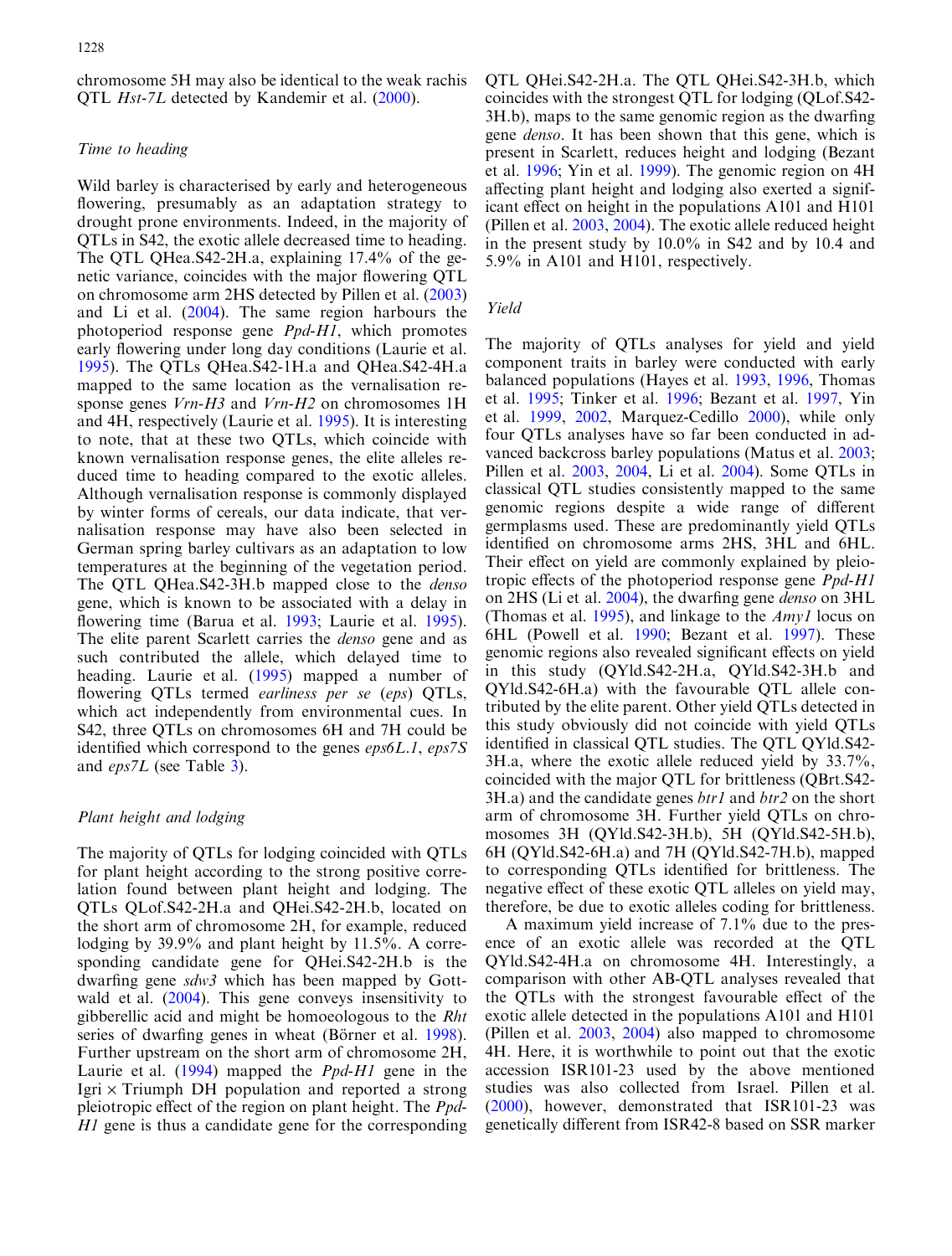<span id="page-8-0"></span>data. In addition, fragment lengths scored for all SSR markers on 4H differed between ISR42-8 and ISR101-23 (data not shown). Further concordances of QTL positions with yield QTLs detected by Li et al. ([2004](#page-9-0)) and Pillen et al. ([2003,](#page-9-0) [2004\)](#page-9-0) were found on chromosome arms 1HS, 2HL, 5HL and 7HL. In all cases, negative effects of the exotic allele were recorded. In addition, Li et al. [\(2004\)](#page-9-0) detected a yield QTL on chromosome 3H coinciding with the QTL QYld.S42-3H.b.

## Yield components

In this study, the yield components ears per  $m<sup>2</sup>$  and thousand grain weight were analysed next to harvest index and vegetative biomass. Yield components generally show negative correlations, as it was also detected in this study, where EAR and TGW exhibited a negative correlation of  $-0.21$  $-0.21$  $-0.21$  (Table 2). For the manipulation of yield it is particularly interesting to find alleles, which break these genetic correlations. Indeed, the exotic alleles on the short arm of chromosome 2H revealed positive effects on EAR (QEar.S42-2H.a and QEar.S42- 2H.b) and TGW (QTgw.S42-2H.a) which also resulted in a significant yield increase (QYld.S42-2H.a and QYld.S42-2H.b). A second coincidence of QTLs can be found on chromosome 4H. Here, the favourable effect of the exotic alleles on EAR (QEar.S42-4H.c) and YLD (QYld.S42-4H.a) was coupled with a negative effect on TGW (QTgw.S42-4H.b). Reciprocal effects, however, may also arise when trait values are indirectly inferred. This holds true for the trait HI, which was inferred from the traits MAS and single plant yield. Accordingly, QTLs detected for MAS on chromosomes 2H, 3H, 4H and 7H were also significant for HI but exhibited opposing effects on both traits.

The present study has demonstrated that wild barley does harbour favourable alleles, which have the potential to improve quantitative agronomic traits and can enrich the genetic basis of cultivated barley. In this study, exotic alleles with a favourable effect on yield and yield component traits were detected, in particular on the short arm of chromosome 2H and the long arm of chromosome 4H. Exotic alleles on chromosome 2H improved the performance of the traits EAR, HEA, HEI, HI, LOF, TGW and YLD. Similarly, exotic alleles on chromosome 4H exhibited favourable effects on EAR, HEI, HI, LOF and YLD. In future, the effects of the favourable exotic alleles at the two genomic regions on 2H and 4H are of particular interest and will be verified (1) in a second AB population derived from the same donor accession and (2) in near-isogenic lines (NILs). The identification of markers linked to the favourable QTL alleles as well as the advanced backcross population structure employed in this study will allow us to rapidly isolate these QTLs in NILs. Markers closely linked to the QTLs can be used to select against deleterious wild characters, like brittleness, and to select lines carrying the favourable alleles using marker

assisted selection. In addition, pure introgression lines (ILs) are currently generated from pre-selected candidate lines of the population S42 (von Korff et al. [2004\)](#page-9-0). In future, these ILs will be exploited in order to verify the QTL effects and to systematically study the molecular basis of these QTLs.

Acknowledgements We thank Dr. Eberhard Laubach (Nordsaat Saatzucht), Dr. Claus Einfeldt (Saatzucht Dr. J. Ackermann), Mr. Josef Breun (Saatzucht Josef Breun) and their teams for conducting the field experiments. The excellent technical assistance of Merle Noschinski, Carsten Golletz, and the team of our experimental station Dikopshof in Wesseling is appreciated. This work was funded by the German Plant Genome Research Initiative (GABI) of the Federal Ministry of Education and Research (BMBF, project 0312278A).

#### References

- Backes G, Madsen LH, Jaiser H, Stougaard J, Herz M, Mohler V, Jahoor A (2003) Localization of genes for resistance against Blumeria graminis f. sp. hordei and Puccinia graminis in a cross between a barley cultivar and a wild barley (Hordeum vulgare ssp. spontaneum) line. Theor Appl Genet 106:353–362
- Baek HJ, Beharav A, Nevo E (2003) Ecological-genomic diversity of microsatellites in wild barley, Hordeum spontaneum, populations in Jordan. Theor Appl Genet 106:397–410
- Barua UM, Chalmers KJ, Hackett CA, Thomas WTB, Powell W, Waugh R (1993) Identification of RAPD markers linked to a Rhynchosporium secalis resistance locus in barley using nearisogenic lines and bulked segregant analysis. Heredity 71:177– 184
- Bernacchi D, Beck-Bunn D, Eshed T, Lopez Y, Petiard V, Uhlig J, Zamir D, Tanksley SD (1998) Advanced backcross QTL analysis in tomato. I. Identification of QTLs for traits of agronomic importance from Lycopersicon hirsutum. Theor Appl Genet 97:381–397
- Bezant JH, Laurie DA, Pratchett N, Chojecki J, Kearsey MJ (1996) Marker regression mapping of QTL controlling flowering time and plant height in a spring barley (Hordeum vulgare L.) cross. Heredity 77:64–71
- Bezant J, Pratchett N, Laurie D, Chojeki J, Kearsey M (1997) Mapping QTL controlling yield and yield components in a spring barley (Hordeum vulgare L.) cross using marker regression. Mol Breeding 3:29–38
- Börner A, Korzun V, Worland AJ (1998) Comparative genetic mapping of loci affecting plant height and development in cereals. Euphytica 100:245–248
- Brondani C, Rangel PHN, Brondani RPV, Ferreira ME (2002) QTL mapping and introgression of yield-related traits from Oryza glumaepatula to cultivated rice (Oryza sativa) using microsatellite markers. Theor Appl Genet 104:1192–1203
- Costa JM, Corey A, Hayes PM, Jobet C, Kleinhofs A, Kopisch-Obusch A, Kramer SF, Kudrna D, Li M, Riera-Lizarazu O, Sato K, Szucs P, Toojinda T, Vales MJ, Wolfe RI (2001) Molecular mapping of the Oregon Wolfe Barleys: a phenotypically polymorphic doubled-haploid population. Theor Appl Genet 103:415–424
- Erkkila¨ MJ, Leah R, Ahokas H, Cameron-Mills V (1998) Alleledependent barley grain  $\beta$ -amylase activity. Plant Physiol 117:679–685
- Fischbeck G, Jahoor A (1991) The transfer of genes for mildew resistance from Hordeum spontaneum. In: Jorgensen JH (ed) Integrated control of cereal mildews: virulence patterns and their change. Riso National Laboratory, Denmark, pp 247–255
- Franckowiak JD (1997) Revised linkage maps for morphological markers in barley, Hordeum vulgare. Barley Genet Newsl 26:9–21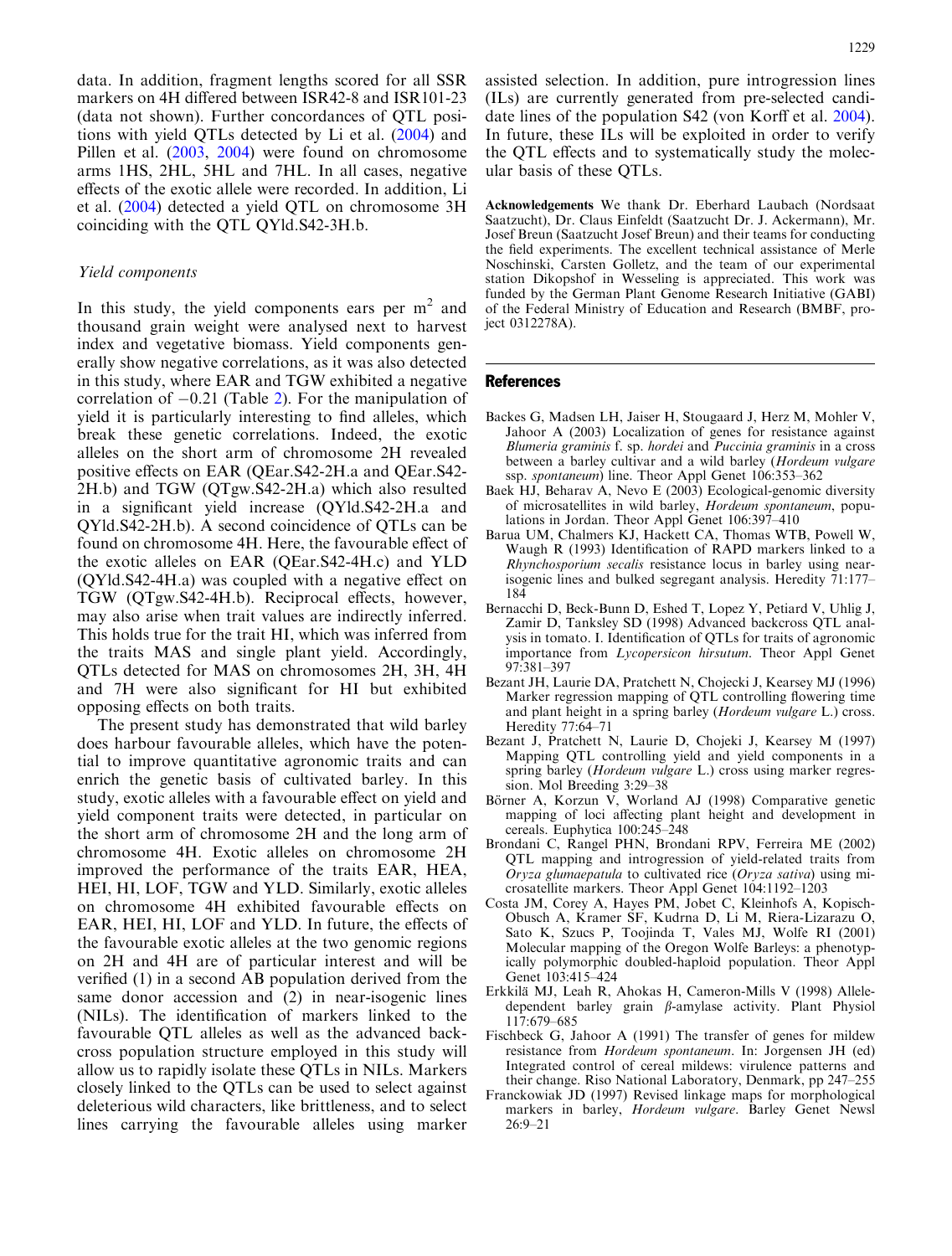- <span id="page-9-0"></span>Fulton TM, Nelson JC, Tanksley SD (1997) Introgression and DNA marker analysis of *Lycopersicon peruvianum*, a wild relative of the cultivated tomato, into Lycopersicon esculentum, followed through three successive backcross generations. Theor Appl Genet 95:895–902
- Fulton TM, Grandillo S, Beck-Bunn T, Fridman E, Frampton A, Lopez J, Petiard V, Uhlig J, Zamir D, Tanksley SD (2000) Advanced backcross QTL analysis of a *Lycopersicon esculen* $tum \times Lycopersicon$  parviflorum cross. Theor Appl Genet 100:1025–1042
- Fulton TM, Bucheli P, Voirol E, Lopez J, Pétiard V, Tanksley SD (2002) Quantitative trait loci (QTL) affecting sugars, organic acids and other biochemical properties possibly contributing to flavor, identified in four advanced backcross populations of tomato. Euphytica 127:163–177
- Gottwald S, Börner A, Stein N, Sasaki T, Graner A (2004) The gibberellic-acid insensitive dwarfing gene sdw3 of barley is located on chromosome 2HS in a region that shows high colinearity with rice chromosome 7L. Mol Gen Genomics 271:426–436
- Gur A, Zamir D (2004) Unused natural variation can lift yield barriers in plant breeding. PLOS Biol 2 (10):1610–1615
- Haldane JBS (1947) The interaction of nature and nurture. Annals of Eugenics 13:197–205
- Hayes PM, Liu BH, Knapp SJ, Chen F, Jones B, Blake T, Franckowiak J, Rasmusson D, Sorrells M, Ullrich SE, Wesenberg D, Kleinhofs A (1993) Quantitative trait locus effects and environmental interaction in a sample of North American barley germplasm. Theor Appl Genet 87:392–401
- Hayes PM, Chen FQ, Kleinhofs A, Kilian A, Mather D (1996) Barley genome mapping and its applications. In: Jauhar PP (ed) Methods of Genome Analysis in Plants. CRC Press, Boca Raton, pp 229–249
- Ho JC, McCouch SR, Smith ME (2002) Improvement of hybrid yield by advanced backcross QTL analysis in maize. Theor Appl Genet 105:440–448
- Huang XO, Cöster H, Ganal MW, Röder MS (2003) Advanced backcross QTL analysis for the identification of quantitative trait loci alleles from wild relatives of wheat (Triticum aestivum L.). Theor Appl Genet 106:1379–89
- Huang XQ, Kempf H, Ganal MW, Röder MS (2004) Advanced backcross QTL analysis in progenies derived from a cross between a German elite winter wheat variety and a synthetic wheat (Triticum aestivum L.). Theor Appl Genet 109:933-43
- Jefferies SP, Barr AR, Karakousis A, Kretschmer JM, Manning S, Chalmers KJ, Nelson JC, Islam AKMR, Langridge P (1999) Mapping of chromosome regions conferring boron toxicity tolerance in barley (Hordeum vulgare L.). Theor Appl Genet 98:1293–1303
- Kandemir N, Kudrna DA, Ullrich SE, Kleinhofs A (2000) Molecular marker assisted genetic analysis of head shattering in six-rowed barley. Theor Appl Genet 101:203–210
- Kleinhofs A, Graner A (2001) An integrated map of the barley genome. Kluwer, Dordrecht, The Netherlands, pp 187–99
- Komatsuda T, Maxim P, Senthil N, Mano Y (2004) High-density AFLP map of nonbrittle rachis 1 ( $btr1$ ) and 2 ( $btr2$ ) genes in barley (Hordeum vulgare L.). Theor Appl Genet 109:986–995
- von Korff M, Wang H, Léon J, Pillen K (2004) Development of candidate introgression lines using an exotic barley accession (H. vulgare ssp. spontaneum) as donor. Theor Appl Genet 109:1736–45
- von Korff M, Wang H, Léon J, Pillen K (2005) AB-QTL analysis in spring barley: I. Detection of resistance genes against powdery mildew, leaf rust and scald introgressed from wild barley. Theor Appl Genet (in press)
- Laurie DA, Pratchett N, Bezant JH, Snape JW (1994) Genetic analysis of a photoperiod-response gene on the short arm of chromosome 2 (2H) of Hordeum vulgare (barley). Heredity 72:619–627
- Laurie DA, Pratchett N, Bezant JH, Snape JW (1995) RFLP mapping of five major genes and eight quantitative trait loci controlling flowering time in a winter  $\times$  spring barley (*Hordeum* vulgare L.) cross. Genome 38:575–585
- Li JZ, Huang XQ, Heinrichs F, Ganal MW, Röder MS (2004) Analysis of QTLs for yield, yield components, and malting quality in a  $BC_3$ -DH population of spring barley. Theor Appl Genet DOI10.1007/s00122–004–1847-x
- Marquez-Cedillo LA, Hayes PM, Jones BL, Kleinhofs A, Legge WG, Rossnagel BG, Sato K, Ullrich E, Wesenberg DM (2000) QTL analysis of malting quality in barley based on the doubledhaploid progeny of two elite North American varieties representing different germplasm groups. Theor Appl Genet 1001:173–184
- Matus I, Corey A, Filchkin T, Hayes PM, Vales MI, Kling J, Riera-Lizarazu O, Sato K, Powell W, Waugh R (2003) Development and characterization of recombinant chromosome substitution lines (RCSLs) using Hordeum vulgare subsp. spontaneum as a source of donor alleles in a Hordeum vulgare subsp. vulgare background. Genome 46:1010–1023
- Moncada PP, Martinez CP, Borrero J, Chatel M, Gauch H Jr, Guimaraes E, Tohme J, McCouch SR (2001) Quantitative trait loci for yield and yield components in an Oryza sativa  $\times$  Oryza rufipogon BC2F2 population evaluated in an upland environment. Theor Appl Genet 102:41–52
- Pillen K, Binder A, Kreuzkam B, Ramsay L, Waugh R, Förster J, Léon J (2000) Mapping new EMBL-derived barley microsatellites and their use in differentiating German barley cultivars. Theor Appl Genet 101:652–660
- Pillen K, Zacharias A, Léon J (2003) Advanced backcross OTL analysis in barley (Hordeum vulgare L.). Theor Appl Genet 107:340–352
- Pillen K, Zacharias A, Léon J (2004) Comparative AB-QTL analysis in barley using a single exotic donor of Hordeum vulgare ssp. spontaneum. Theor Appl Genet 108:1591–1601
- Powell W, Ellis RP, Macaulay M, McNicol J, Forster BP (1990) The effect of selection for protein and isozyme loci on quantitative traits in a doubled haploid population of barley. Heredity 65:115–122
- Rao GU, Ben Chaim A, Borovsky Y, Paran I (2003) Mapping of yield related QTLs in pepper in an interspecific cross of Capsicum annuum and C. frutescens. Theor Appl Genet 106:1457–1466
- SAS Institute (2003) The SAS system for Windows, release 9.1. SAS Institute, Cary, N.C. USA
- Septiningsih EM, Praseiyono J, Lubis E, Tai TH, Tjubaryat T, Moeljopawiro S, McCouch SR (2003) Identification of quantitative trait loci for yield and yield components in an advanced backcross population derived from the Oryza sativa variety IR64 and the wild relative O. rufipogon. Theor Appl Genet 107:1419–32
- Tanksley SD, Nelson JC (1996) Advanced backcross QTL analysis: a method of the simultaneous discovery and transfer of valuable QTLs from unadapted germplasm into elite breeding lines. Theor Appl Genet 92:191–203
- Tanksley SD, Grandillo S, Fulton TM, Zamir D, Eshed Y, Petiard V, Lopez J, Beck-Brunn T (1996) Advanced backcross QTL analysis in a cross between an elite processing line of tomato and its wild relative L. pimpinellifolium. Theor Appl Genet 92:213–224
- Thomas WTB, Powell W, Waugh R, Chalmers KJ, Barua UM, Jack P, Lea V, Forster BP, Swanston JS, Ellis RP, Hanson PR (1995) Detection of quantitative trait loci for agronomic, yield, grain, and disease characters in spring barley (Hordeum vulgare L). Theor Appl Genet 91:1037–1047
- Tinker NA, Mather DE, Rossnagel BG, Kasha KJ, Kleinhofs A, Hayes PM, Falk DE, Ferguson T, Shugar LP, Legge WG, Irvine RB, Choo TM, Briggs KG, Ullrich SE, Franckowiak JD, Blake TK, Raf RJ, Dofing SM, Saghai Maroof MA, Scoles GJ, Hoffman D, Dahleen LS, Kilian A, Chen F, Biyashev RM, Kudrna DA, Steffenson BJ (1996) Regions of the genome that affect agronomic performance in two-row barley. Crop Sci 36:1053–1062
- Turpeinen T, Tenhola T, Manninen O, Nevo E, Nissila E (2001) Microsatellite diversity associated with ecology factors in Hordeum spontaneum populations in Israel. Mol Ecol 10:1577– 1591